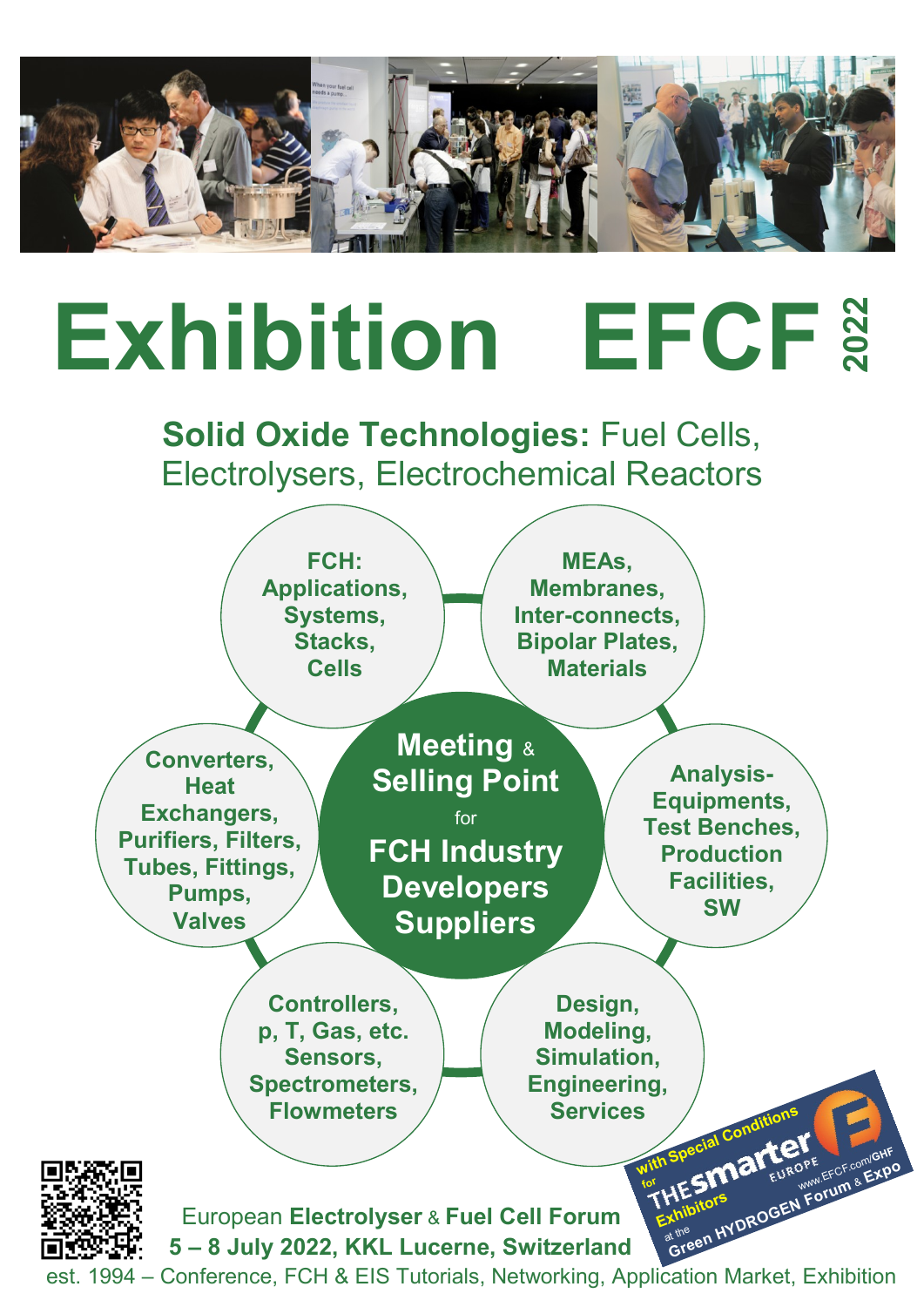# **Offers & Services**

Exhibitors and suppliers from all parts of the world are invited to participate in this international Fuel Cells, Electrolysers, Membrane Reactors show of high reputation. The forum is also a platform for regional and international technical projects to exchange experience and create new links. Industry, research laboratories, academic institutions, commerce and financing will be eager to learn about recent advances of a promising technology on the edge to become an industry.

The exhibition will take place in the lobby area of the lecture halls (see web: www.**EFCF**.com/**[Exhibition](http://www.efcf.com/Exhibition)**)**.** Booths of different sizes are available. Participants have to walk through the exhibition to attend lectures, and refreshments are served in the exhibition areas during the programme breaks.

#### **All Booths include the following extensive Service package:**

- Indoor exhibition space from 5 to 24 m<sup>2</sup>  $\checkmark$  1 table, 2 chairs, table cloths
- Walls for pictures and posters  $\checkmark$  Free WLAN access
- $\checkmark$ Lunches from Wednesday to Friday  $\epsilon$  and the virtual exhibition area  $\sim$
- Free refreshments at all coffee breaks  $\checkmark$  Booth Cleaning, Name badges
- 
- Listing with Link on www.**EFCF**.com/**[ExhibList](http://www.efcf.com/ExhibList)**
- 
- 
- Electrical connection (220VAC) and free electricity consumption
- 
- Welcome Reception on Tuesday  $\checkmark$  Entry in the Conference Agenda
	- 1 Conference Agenda 1 Conference Proceedings per booth
- $\checkmark$ Entry in the Final Announcement with an edition of more than 10,000 booklets distributed worldwide, if registration is submitted before 31 January 2022.
- Free admission to the poster sessions  $\checkmark$  Discounts for Staff Tutorials: FC&H<sub>2</sub>, EIS
- $\checkmark$  **55% Discount** For up to 2 company representatives **CHF 2,200 reduction** on conference registration fee - includes all forum lectures at EFCF 2022 & invitation to the great Dinner-on-the-Lake
- $\checkmark$  **10% Discount** for **The SmarterE Europe** exhibitors at the **EFCF** exhibition & for **EFCF** exhibitors at **The SmarterE Europe** on booth space fee

#### **The following Services have to be booked additionally**

- + Lunches of additional booth staff from Wednesday to Friday<br>+ Swiss Surprise Networking Event on Wednesday evening
- Swiss Surprise Networking Event on Wednesday evening
- + Dinner-on-the-Lake on board historic paddle wheel steamers
- (for non-participants of the conference, limited number of places)

#### **Effective & long-term advertisement & sponsoring opportunities see [www.](http://www.efcf.com/AP)EFCF.com/AP**

Disposable pages for advertisement, link & logo in the Announcements, Book of Abstracts (lifelong) and Electronic Proceedings Stick (lifelong), Inserts in the Conference Bag, Sponsorship of Networking Events with naming, banner and poster hang-up during the whole event and **many individualities** more...

 Get your **personal offer** & benefit from **attractive combination** discounts - mail to [exhibition@efcf.com](mailto:exhibition@efcf.com)

# **Booth Size** & **Fees**

The flat-rate fee for all exhibition services depends on the floor size of the booth area. As the event takes place in Switzerland, Swiss Value Added Tax of 7.7 % are added.

| Size m <sup>2</sup> | <b>Fees CHF</b> | +7.7%VAT CHF | <b>Total CHF</b> | -10% CHF | <b>Total CHF</b> for<br>The SmarterE Europe Exhibitors |
|---------------------|-----------------|--------------|------------------|----------|--------------------------------------------------------|
| 5                   | 2,808           | $+216$       | 3,024            | $-300$   | 2,724                                                  |
| 6                   | 3,108           | $+240$       | 3,348            | $-335$   | 3,013                                                  |
| 8                   | 3,710           | $+286$       | 3,996            | $-400$   | 3,596                                                  |
| 9                   | 4,011           | $+309$       | 4,320            | $-430$   | 3,890                                                  |
| 10                  | 4,312           | $+332$       | 4,644            | $-465$   | 4,179                                                  |
| 12                  | 4,914           | $+378$       | 5,292            | $-530$   | 4,762                                                  |
| 16                  | 6,117           | $+471$       | 6,588            | $-660$   | 5,928                                                  |
| 24                  | 8,523           | $+657$       | 9,180            | $-920$   | 8,260                                                  |



**with Special Conditions** 

**for**

**Exhibitors**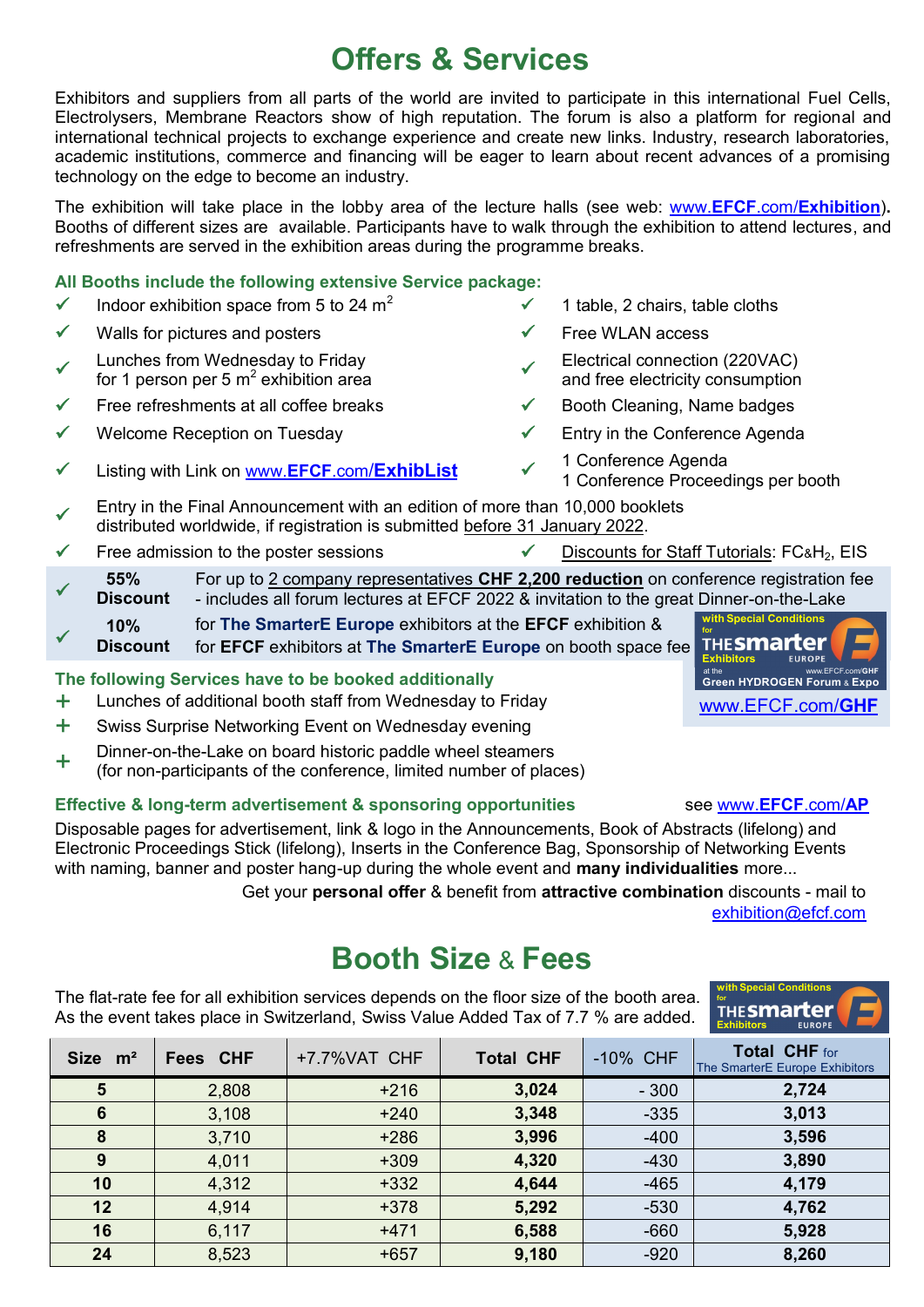# **Exhibition - Schedule and Facts 2022**

The next EUROPEAN FUEL CELL FORUM will be a four-day event, with exhibition set-up and opening on Tuesday 5 July, and exposition, lectures and special events all day from Wednesday to Friday.

VENUE: KKL Lucerne, Europaplatz 1 [www.kkl-luzern.ch](http://www.kkl-luzern.ch/)

REGISTRATION: - **ON-LINE on** www.**EFCF**.com/**[ExReg](http://www.efcf.com/ExReg)** or via [exhibition@efcf.com](mailto:exhibition@efcf.com)

#### **Please observe the following dates:**

#### **2021**

31 October

Deadline to **register with privileges** i.e. enjoy up to 9% discount of the booth rental fees.

#### **2022**

#### 31 January

Please register before this date for the company's **name to appear in the Final Announcement**, with an edition of 6,000 booklets distributed worldwide e.g. by physical mailings, emails, presence at big FCH shows & exhibitions, emails.

#### Middle of Spring

Registered Exhibitors will be informed about the **floor plan and booth allocation**.

#### 1 June

The names of the additional company representatives have to be sent to EFCF for **inclusion in the List of Participants** & preparation of name badges.

#### 15 June

**Ship exhibition material** with the carnet ATA

#### 5 July in Lucerne (Tuesday)

11:00h - 16:00h: Exhibitors should **arrange their displays**. at 16:00h Exhibition & Conference Registration will **open** for the next 3 days.

**Shipping Address** EFCF + Your Company Name

-----------------

**c/o KKL Luzern Europaplatz 1 CH-6005 Luzern Switzerland** Add phone of a responsible person

The exhibition area will be closed and secured at night. All participants of EFCF 2022 as well as media & general public will have **free access** to the exhibition. **Inform & invite your clients.**

#### 8 July Lucerne (Friday)

Exhibitors should **remove** their displays after 12:30h until 16:00h. Make sure the **return of goods** is organized and paid for.

## **Payment Schedule**

### **Book NOW**  $\rightarrow$  **Profit from Discounts**, obtain **Favourite Site**, profit from Tutorials!

Discounts: **3%** off for "**Early Bird**" registrations **until 31/10/2021 3% off for "Safeguard-your-booth" participants 3%** due to "**Loyalty Discount**" for exhibitors of the previous years Ask-% for **Staff-Tutorials** (5 July)**:** FC&H2-Kick-Starter, EIS: El.chem. Impedance Spectroscopy

#### **10%** for **The SmarterE Europe** exhibitors (book **THESMARTER** together with EFCF  $\rightarrow$  Mail\*)

#### **Payment**

**conditions** The fee is due within 30 days of the date stated on the invoice.

This up-coming conference is expected to draw much attention. Some companies have already pre-registered for the exhibition. It is in the best interests of all exhibitors to register soon. Please note: Late registrants cannot be listed in the printed Final Announcement.

#### **The registration will be confirmed after receipt of payment!**